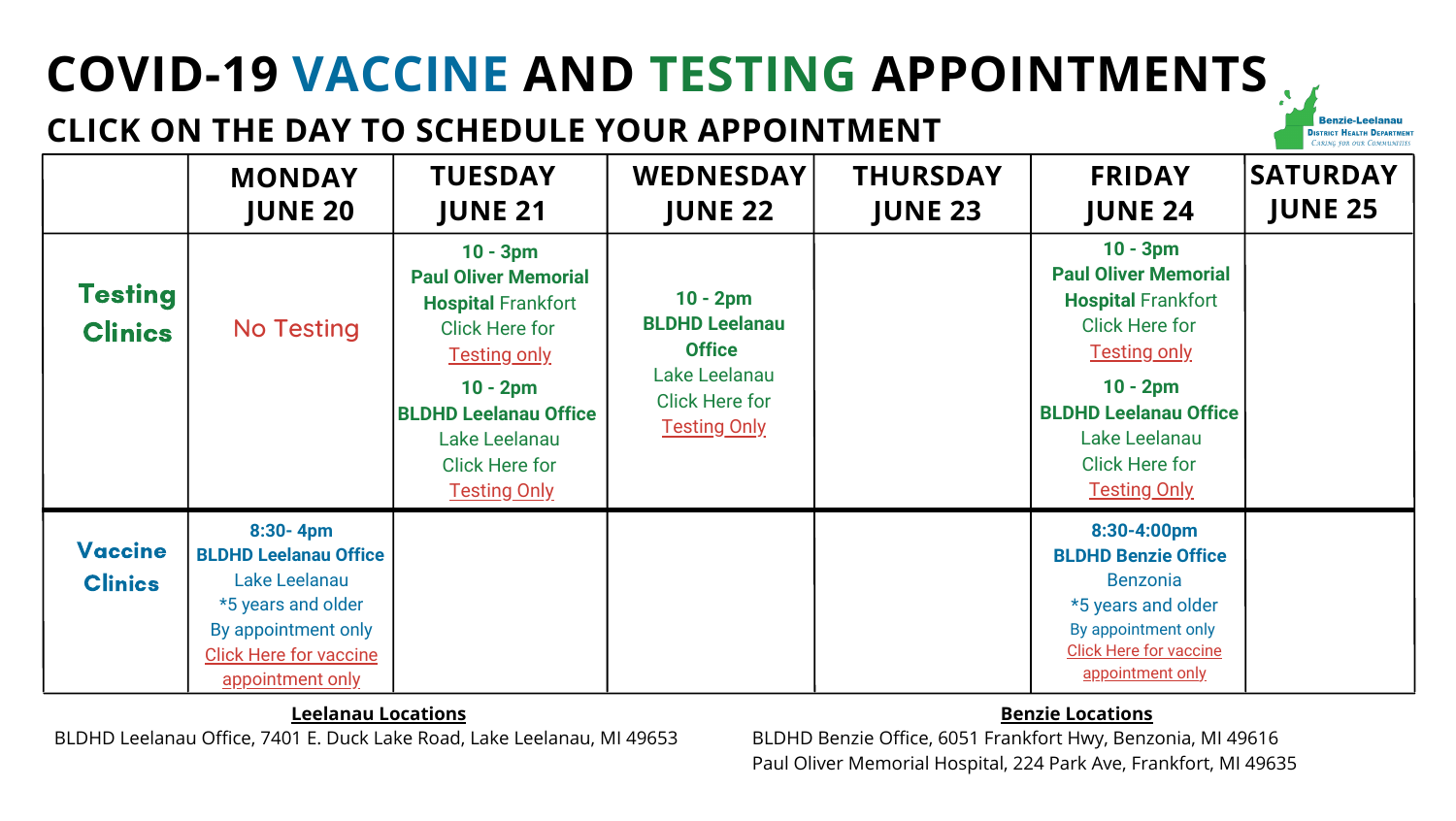# **COVID-19 VACCINE AND TESTING APPOINTMENTS**

# **CLICK ON THE DAY TO SCHEDULE YOUR APPOINTMENT**

## **Leelanau Locations**

BLDHD Leelanau Office, 7401 E. Duck Lake Road, Lake Leelanau, MI 49653

## **Benzie Locations**

BLDHD Benzie Office, 6051 Frankfort Hwy, Benzonia, MI 49616 Paul Oliver Memorial Hospital, 224 Park Ave, Frankfort, MI 49635

# **Benzie-Leelanau DISTRICT HEALTH DEPARTMENT** CARING FOR OUR COMMU

|                                  | <b>MONDAY</b><br><b>JUNE 27</b>                                                                                       | <b>TUESDAY</b><br><b>JUNE 28</b>                                                                                                                                 | <b>WEDNESDAY</b><br><b>JUNE 29</b>                                                                                    | <b>THURSDAY</b><br><b>JUNE 30</b>                                                                                                                               | <b>FRIDAY</b><br><b>JULY 1</b>                                                                                                                                                                                                        | <b>SATURDAY</b><br><b>JULY 2</b> |
|----------------------------------|-----------------------------------------------------------------------------------------------------------------------|------------------------------------------------------------------------------------------------------------------------------------------------------------------|-----------------------------------------------------------------------------------------------------------------------|-----------------------------------------------------------------------------------------------------------------------------------------------------------------|---------------------------------------------------------------------------------------------------------------------------------------------------------------------------------------------------------------------------------------|----------------------------------|
| <b>Testing</b><br><b>Clinics</b> | $10 - 2pm$<br><b>BLDHD Leelanau</b><br><b>Office</b><br>Lake Leelanau<br><b>Click Here for</b><br><b>Testing Only</b> | $10 - 3pm$<br><b>Paul Oliver Memorial</b><br><b>Hospital</b><br>Frankfort<br><b>Click Here for</b><br><b>Testing only</b>                                        | $10 - 2pm$<br><b>BLDHD Leelanau</b><br><b>Office</b><br>Lake Leelanau<br><b>Click Here for</b><br><b>Testing Only</b> |                                                                                                                                                                 | $10 - 3pm$<br><b>Paul Oliver Memorial</b><br><b>Hospital Frankfort</b><br><b>Click Here for</b><br><b>Testing only</b><br>$10 - 2pm$<br><b>BLDHD Leelanau Office</b><br>Lake Leelanau<br><b>Click Here for</b><br><b>Testing Only</b> |                                  |
| <b>Vaccine</b><br><b>Clinics</b> |                                                                                                                       | $8:30 - 4pm$<br><b>BLDHD Leelanau Office</b><br>Lake Leelanau<br>*6 months and older<br>By appointment only<br><b>Click Here for vaccine</b><br>appointment only |                                                                                                                       | 8:30-4:00pm<br><b>BLDHD Benzie Office</b><br><b>Benzonia</b><br>*6 months and older<br>By appointment only<br><b>Click Here for vaccine</b><br>appointment only |                                                                                                                                                                                                                                       |                                  |

# **10 - 3pm Paul Oliver Memorial Hospital** Frankfort Click Here for [Testing](https://www.solvhealth.com/book-online/AXeDl2) only

## **10 - 2pm BLDHD Leelanau Office**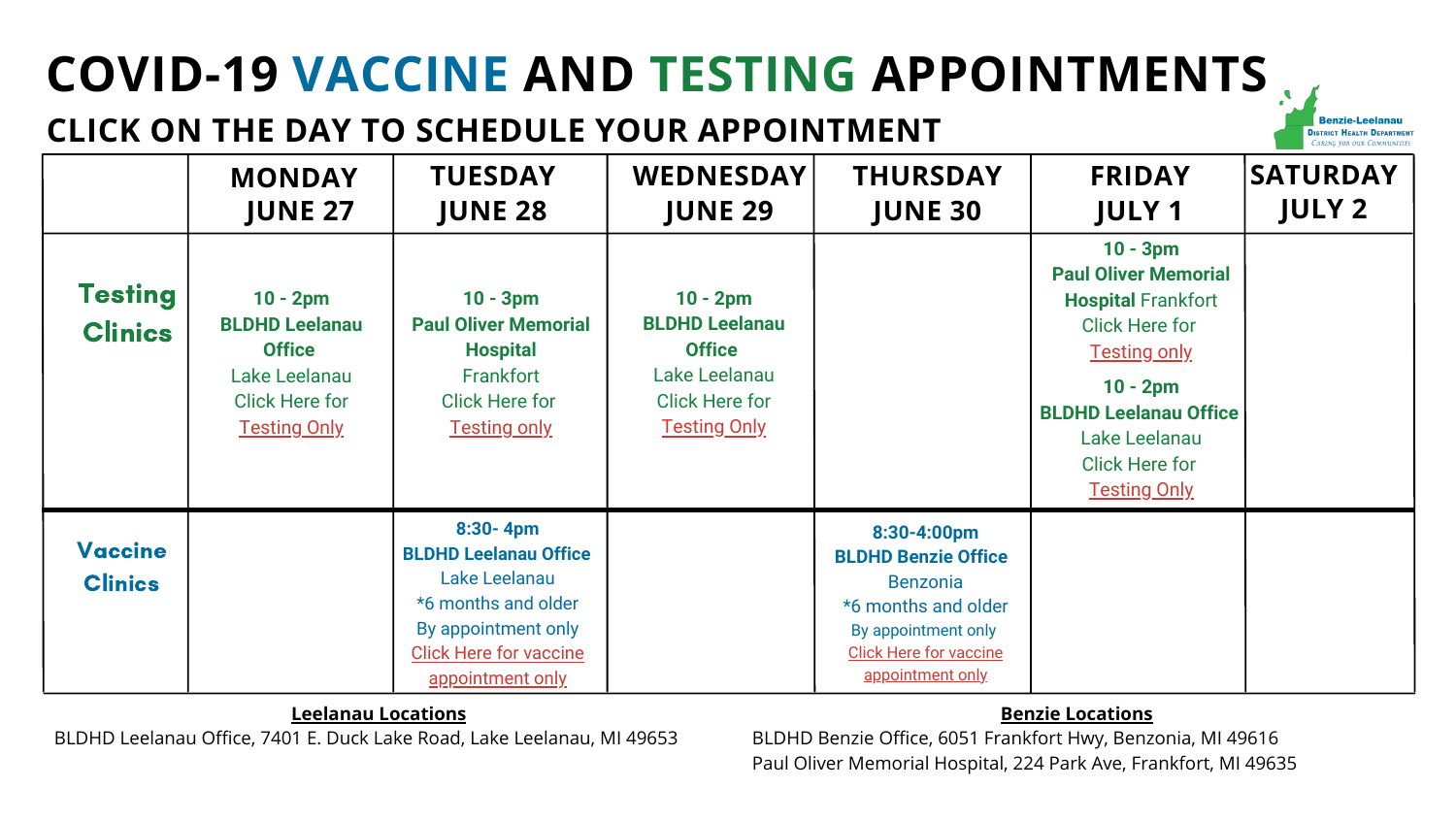# **COVID-19 VACCINE AND TESTING APPOINTMENTS**

# **CLICK ON THE DAY TO SCHEDULE YOUR APPOINTMENT**

## **Leelanau Locations**

BLDHD Leelanau Office, 7401 E. Duck Lake Road, Lake Leelanau, MI 49653

## **Benzie Locations**

BLDHD Benzie Office, 6051 Frankfort Hwy, Benzonia, MI 49616 Paul Oliver Memorial Hospital, 224 Park Ave, Frankfort, MI 49635

**Benzie-Leelanau DISTRICT HEALTH DEPARTMENT** CARING FOR OUR COMMU

| <b>FRIDAY</b> |  |
|---------------|--|
| <b>JULY 8</b> |  |

|                                  | <b>MONDAY</b><br><b>JULY 4</b> | <b>TUESDAY</b><br><b>JULY 5</b>                                                                                                                                                                                                       | <b>WEDNESDAY</b><br><b>JULY 6</b>                                                                                                                               | <b>THURSDAY</b><br><b>JULY 7</b>                                                                                                                                        | <b>FRIDAY</b><br><b>JULY 8</b>                                                                                                                                                                                                        | <b>SATURDAY</b><br><b>JULY 9</b> |
|----------------------------------|--------------------------------|---------------------------------------------------------------------------------------------------------------------------------------------------------------------------------------------------------------------------------------|-----------------------------------------------------------------------------------------------------------------------------------------------------------------|-------------------------------------------------------------------------------------------------------------------------------------------------------------------------|---------------------------------------------------------------------------------------------------------------------------------------------------------------------------------------------------------------------------------------|----------------------------------|
| <b>Testing</b><br><b>Clinics</b> | <b>No Testing</b>              | $10 - 3pm$<br><b>Paul Oliver Memorial</b><br><b>Hospital Frankfort</b><br><b>Click Here for</b><br><b>Testing only</b><br>$10 - 2pm$<br><b>BLDHD Leelanau Office</b><br>Lake Leelanau<br><b>Click Here for</b><br><b>Testing Only</b> | $10 - 2pm$<br><b>BLDHD Leelanau</b><br><b>Office</b><br>Lake Leelanau<br><b>Click Here for</b><br><b>Testing Only</b>                                           |                                                                                                                                                                         | $10 - 3pm$<br><b>Paul Oliver Memorial</b><br><b>Hospital Frankfort</b><br><b>Click Here for</b><br><b>Testing only</b><br>$10 - 2pm$<br><b>BLDHD Leelanau Office</b><br>Lake Leelanau<br><b>Click Here for</b><br><b>Testing Only</b> |                                  |
| <b>Vaccine</b><br><b>Clinics</b> |                                |                                                                                                                                                                                                                                       | 8:30-4:00pm<br><b>BLDHD Benzie Office</b><br><b>Benzonia</b><br>*6 months and older<br>By appointment only<br><b>Click Here for vaccine</b><br>appointment only | $8:30 - 4pm$<br><b>BLDHD Leelanau Office</b><br>Lake Leelanau<br><b>*6 months and older</b><br>By appointment only<br><b>Click Here for vaccine</b><br>appointment only |                                                                                                                                                                                                                                       |                                  |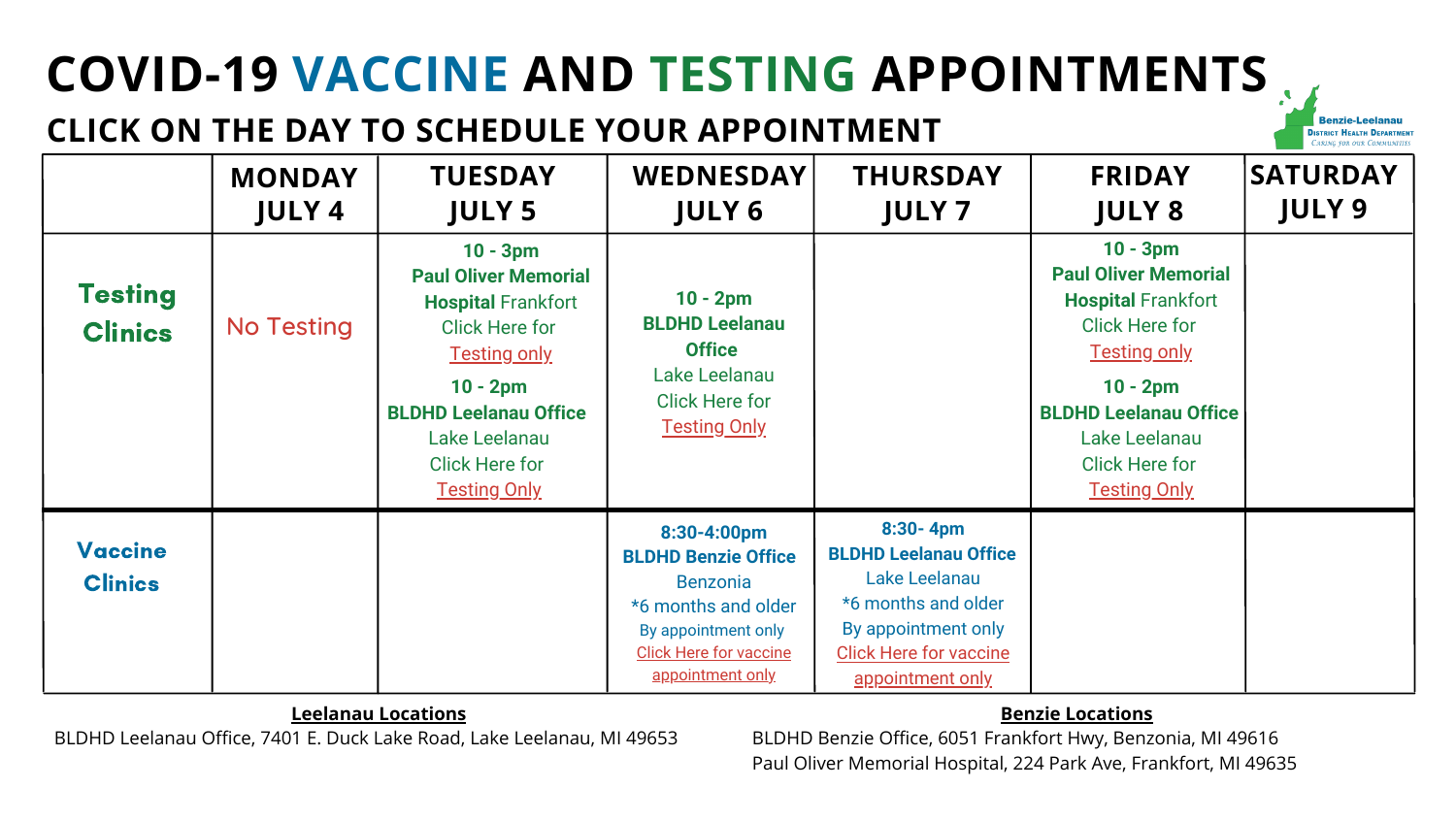# **COVID-19 VACCINE AND TESTING APPOINTMENTS**

# **CLICK ON THE DAY TO SCHEDULE YOUR APPOINTMENT**

## **Leelanau Locations**

BLDHD Leelanau Office, 7401 E. Duck Lake Road, Lake Leelanau, MI 49653

### **Benzie Locations**

BLDHD Benzie Office, 6051 Frankfort Hwy, Benzonia, MI 49616 Paul Oliver Memorial Hospital, 224 Park Ave, Frankfort, MI 49635

**Benzie-Leelanau DISTRICT HEALTH DEPARTMENT** Caring for our Commun

|                                  | <b>MONDAY</b><br><b>JULY 11</b>                                                                                       | <b>TUESDAY</b><br><b>JULY 12</b>                                                                                          | <b>WEDNESDAY</b><br><b>JULY 13</b>                                                                                                                              | <b>THURSDAY</b><br><b>JULY 14</b> | <b>FRIDAY</b><br><b>JULY 15</b>                                                                                                                                                                                                       | <b>SATURDAY</b><br><b>JULY 16</b> |
|----------------------------------|-----------------------------------------------------------------------------------------------------------------------|---------------------------------------------------------------------------------------------------------------------------|-----------------------------------------------------------------------------------------------------------------------------------------------------------------|-----------------------------------|---------------------------------------------------------------------------------------------------------------------------------------------------------------------------------------------------------------------------------------|-----------------------------------|
| <b>Testing</b><br><b>Clinics</b> | $10 - 2pm$<br><b>BLDHD Leelanau</b><br><b>Office</b><br>Lake Leelanau<br><b>Click Here for</b><br><b>Testing Only</b> | $10 - 3pm$<br><b>Paul Oliver Memorial</b><br><b>Hospital</b><br>Frankfort<br><b>Click Here for</b><br><b>Testing only</b> | $10 - 2pm$<br><b>BLDHD Leelanau</b><br><b>Office</b><br>Lake Leelanau<br><b>Click Here for</b><br><b>Testing Only</b>                                           |                                   | $10 - 3pm$<br><b>Paul Oliver Memorial</b><br><b>Hospital Frankfort</b><br><b>Click Here for</b><br><b>Testing only</b><br>$10 - 2pm$<br><b>BLDHD Leelanau Office</b><br>Lake Leelanau<br><b>Click Here for</b><br><u>Testing Only</u> |                                   |
| <b>Vaccine</b><br><b>Clinics</b> |                                                                                                                       |                                                                                                                           | 8:30-4:00pm<br><b>BLDHD Benzie Office</b><br><b>Benzonia</b><br>*6 months and older<br>By appointment only<br><b>Click Here for vaccine</b><br>appointment only |                                   | $8:30 - 4pm$<br><b>BLDHD Leelanau Office</b><br>Lake Leelanau<br>*6 months and older<br>By appointment only<br><b>Click Here for vaccine</b><br>appointment only                                                                      |                                   |

### **[8:30-](https://ph-benzieleelanau.as.me/LeelanauOfficeImmunizations456) 4pm BLDHD [Leelanau](https://ph-benzieleelanau.as.me/LeelanauOfficeImmunizations456) Office**